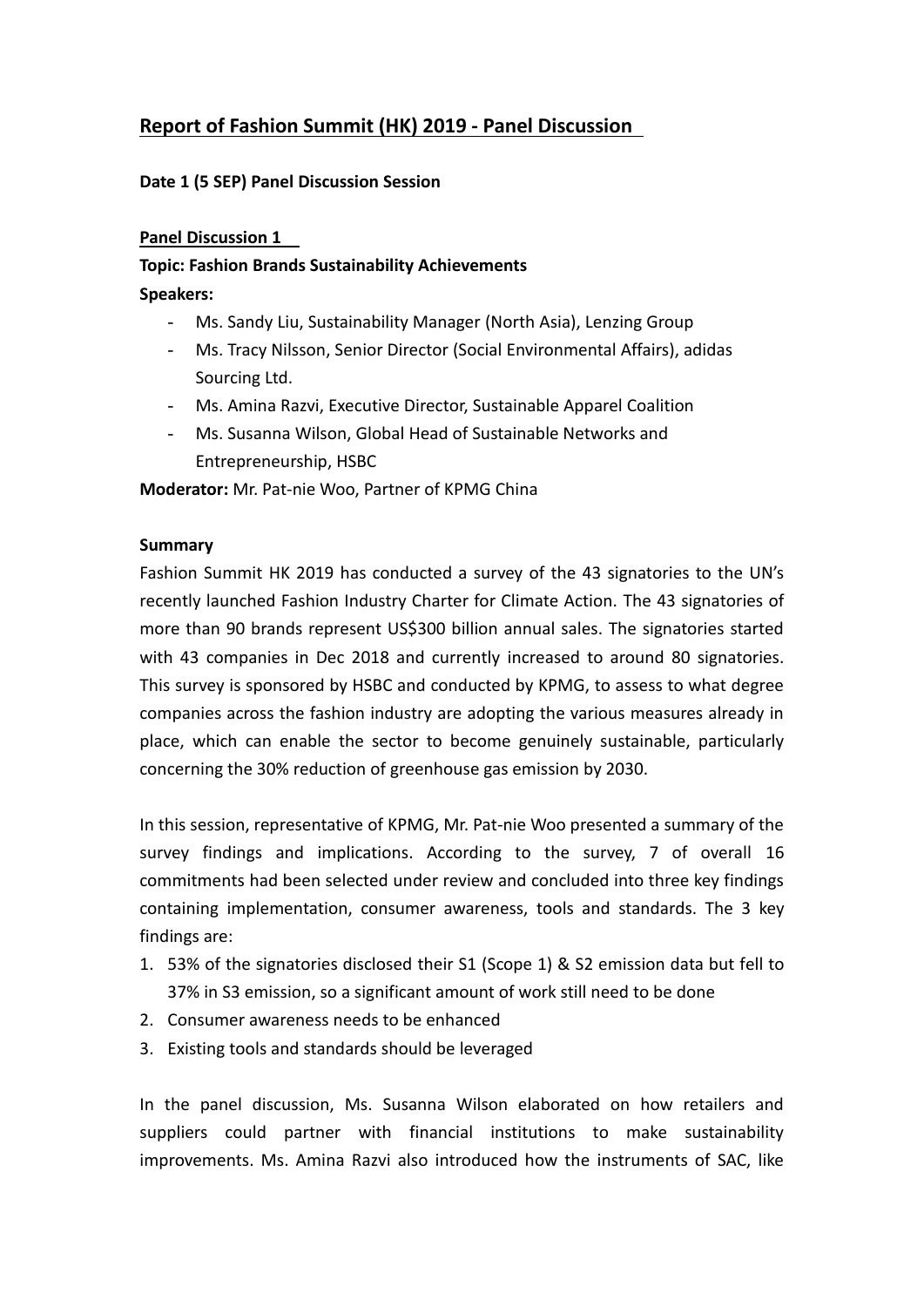Higg index, were helping companies to carry out sustainability. On the other hand, Ms. Sandy Liu and Ms. Tracy Nilsson shared about the sustainable achievements of Lenzing and Adidas. Most of the questions from audience were about the cost/pricing in the sustainability verification.

## **Panel Discussion 2**

## **Topic: Enabling Sustainability in Global Supply Chains**

## **Speakers:**

- Mr. Manuel Baigorri, Senior Director Sustainability at Levi Strauss & Co.
- Ms. Shevanthi Fernando, Head of Sustainability and Diversity & Inclusion, MAS Intimates Division, MAS Holdings
- Ms. Karen Ho, Head of Corporate and Community Sustainability, WWF-Hong Kong
- Mr. Ajay Sharma, Regional Head of Global Trade and Receivables Finance, Asia Pacific, HSBC

- Ms. Joyce Tsoi, Senior Manager, Supply Chain Sustainability, VF Corporation **Moderator:** Dr. Winnie Law, Associate Director and Principal Lecturer, Centre for Civil Society and Governance, The University of Hong Kong

## **Summary**

During the self-introduction stage, The speaker from MAS did emphasis their opportunity in sustainability including: (1) Integrated supply chain, (2)Local sourced supply chain, (3) Geographical footprint (4) Collaboration, while VF talked about their sustainability challenge including (1) 100% sustainability integrated into every part of VF business, (2) Scaling VF impacts globally and collectively, (3) Transforming the apparel industry together.

The moderator recapped the important term "Collaboration" which was a term commonly being discussed in the fashion supply chain nowadays. Dr. Winnie Law , the moderator raised a question about how could brands further support the collaboration. Speakers tended to develop a common platform that could share sustainable actions and data, etc. to generate some figures or examples in achieving a more advanced level of sustainability. There were also discussion about "training" of people in sustainability, the use of "block-chain" on transparency and traceability in supply chain.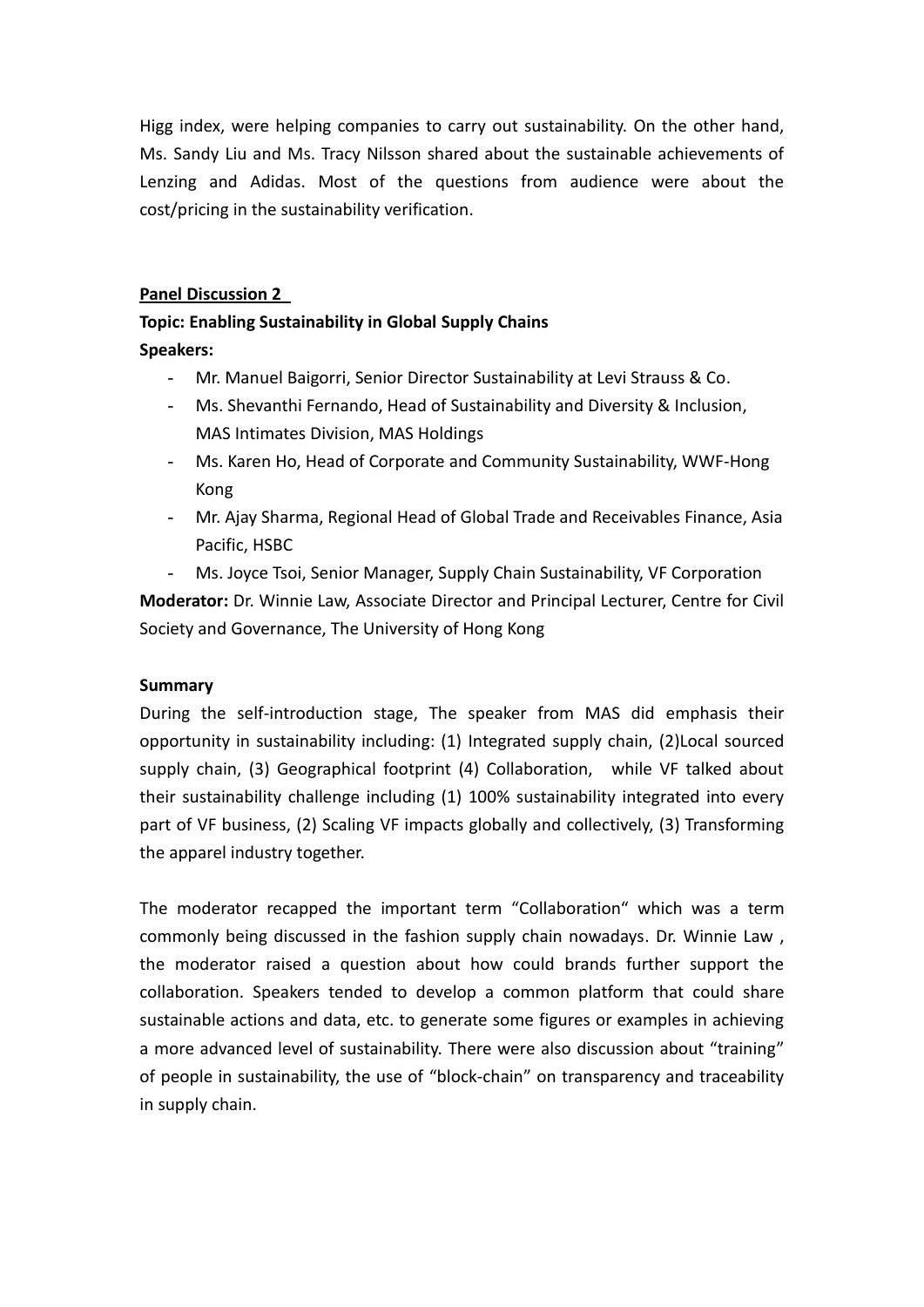## **Panel Discussion 3**

# **Topic: Sustainable Tech Development from a Brand Perspective Speakers:**

- Ms. Malin Lundahl, Sustainability Manager- Sales Market Greater China, H&M Group
- Mr. Chris Moses, Senior Director, Technical Strategy and Innovation, Gap Inc.
- Ms. Janice Ngai, Head of Sourcing Sportswear, Asia, HUGO BOSS Hong Kong Ltd.
- Ms. Brenda Tsang, Division Manager, Eurogroup Far East Ltd.

**Moderator:** Prof. Robert Meeder,

CEO of Academy of Design (AOD) Sri Lanka

## **Summary**

Without rejection, it is believed that sustainability is about the environment, social, financial behavioral, and education altogether, yet the most indispensable aspect now is "technology". To achieve those sustainability goals and overcome the challenges of cost and consumer's perception, brands like Hugo Boss kicked off digital development project (with 3D technology) for the samplings to reduce cost, time and more important carbon footprint, while H&M set a new challenge on the Global Change Award to encourage technology development in sustainability.

The panelists from different brands agreed that it was important to integrate the fundamental value of sustainability instead of greenwashing. Current business is still cost driven, and cost is a limitation to apply the technology. The brands have the view that it is feasible to apply the sustainability technology in textiles when (1) the solution is readily available, (2) economically viable, (3) result is sustainable and (4) there is economy of scale.

## **Panel Discussion 4**

# **Topic: The Way-forward to Achieve the Sustainability Goals Speakers:**

- Mr. Marc Beckmann Project Director FABRIC Asia of GIZ GmbH
- Mr. Frank Michel, Executive Director, the ZDHC Foundation
- Ms. Amina Razvi, Executive Director, Sustainable Apparel Coalition
- Mr. Alex Young, Group CEO, Tex-Ray Industrial Co. Ltd.

**Moderator:** Prof. Philip Yeung, Executive Director of Clothing Industry Training Authority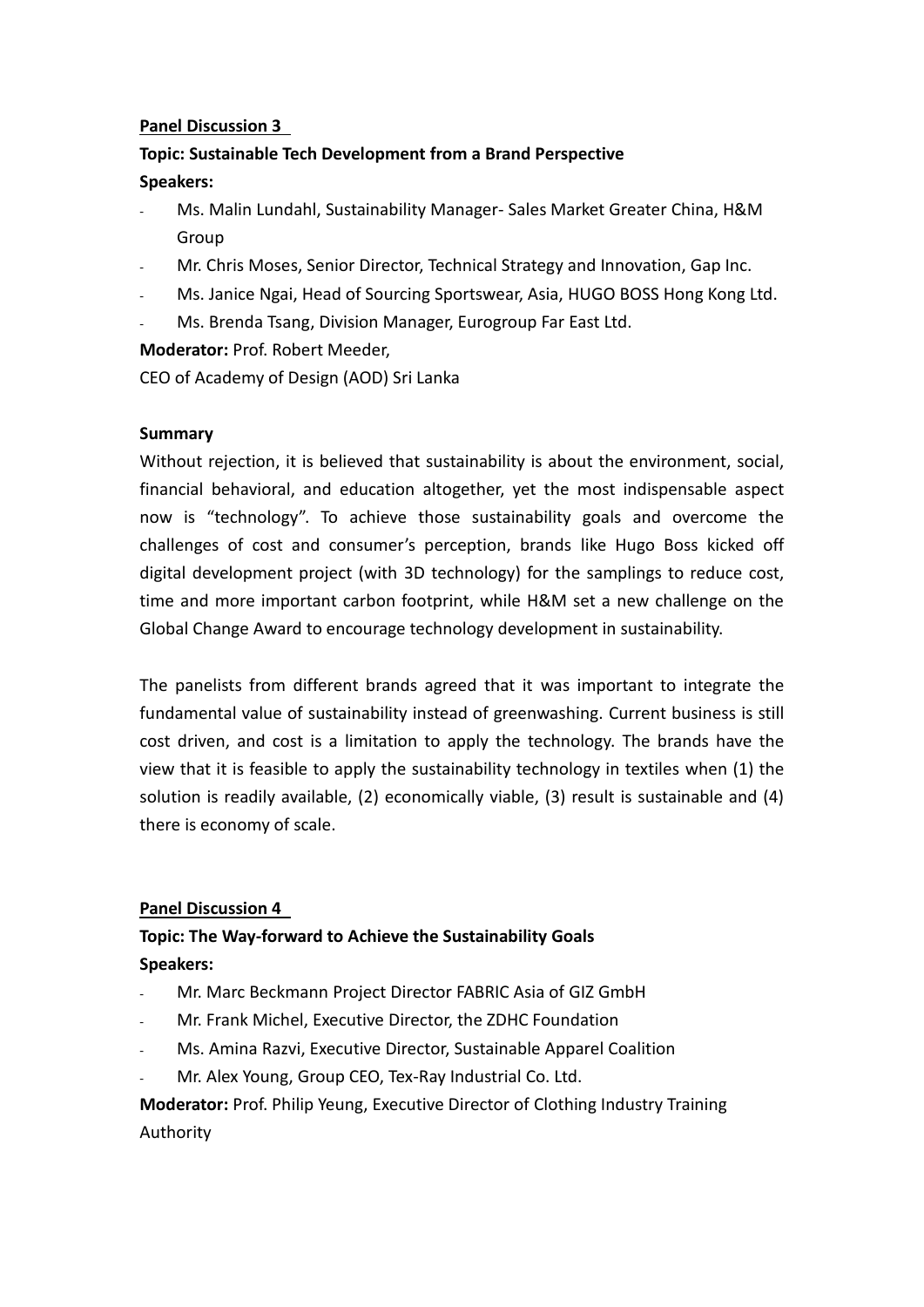#### **Summary**

As the apparel industry alone represents 6.7% of global GHG emissions, equivalent to about 3.3 billion metric tons of CO2-eq emissions. The fiber production, yarn preparation, and dyeing & finishing accounts for 79% emission and we have invited four successful and responsible fashion businesses in Asia to share their best practices of sustainability. They are Mr. Marc Beckmann Project Director FABRIC Asia of GIZ GmbH, Mr. Frank Michel, Executive Director, the ZDHC Foundation, Ms. Amina Razvi, Executive Director, Sustainable Apparel Coalition, and Mr. Alex Young, Group CEO, Tex-Ray Industrial Co. Limited.

Each Panelist has briefed their company roles and responsibilities. The moderators Professor Yeung asked if the panelists have achieved their goals set formerly. For the ZDHC goal to get zero discharge in 2020, Frank explained that the goals of 11 priority chemical groups have been achieved. But as the industry was rapidly growing, there were moving goals in the industry, so ZDHC would keep on detecting on the hazardous chemicals. Frank believed the biggest achievement started was to create awareness to industry and then implementing customer's requirements SAC had various modules and all should be ready in 2020. Amina explained the current situation and the goals were getting closer and closer. Alex expressed that his factories were adopting 14 standards with at least 90% were of the same requirements and he needed to pay for the different 10% costly. Frank advised that multiple inventories of chemicals and standards could be merged to reduce complexity, cost and efficiency.

### **Panel Discussion 5**

## **Topic: Collaboration for Nature and People – a Blockchain Pilot Case Sharing** Speakers:

- Mr. Amit Gautam, CEO & Founder, TextileGenesis
- Ms. Jennifer Tam, Business Development Director, Chickslifestyle
- Mr. Harold Weghorst, VP Global Branding, Lenzing Group

**Moderator:** Ms. Karen Ho, Head of Corporate and Community Sustainability, WWF-Hong Kong

### **Summary**

Challenge in fashion industry is, for top 100 Fashion brand, majority of them have announced to use 100% sustainable fibers as the target, but less than 5% can identify the garment back to original fibers. Block-chain can be an enabler/ opportunity to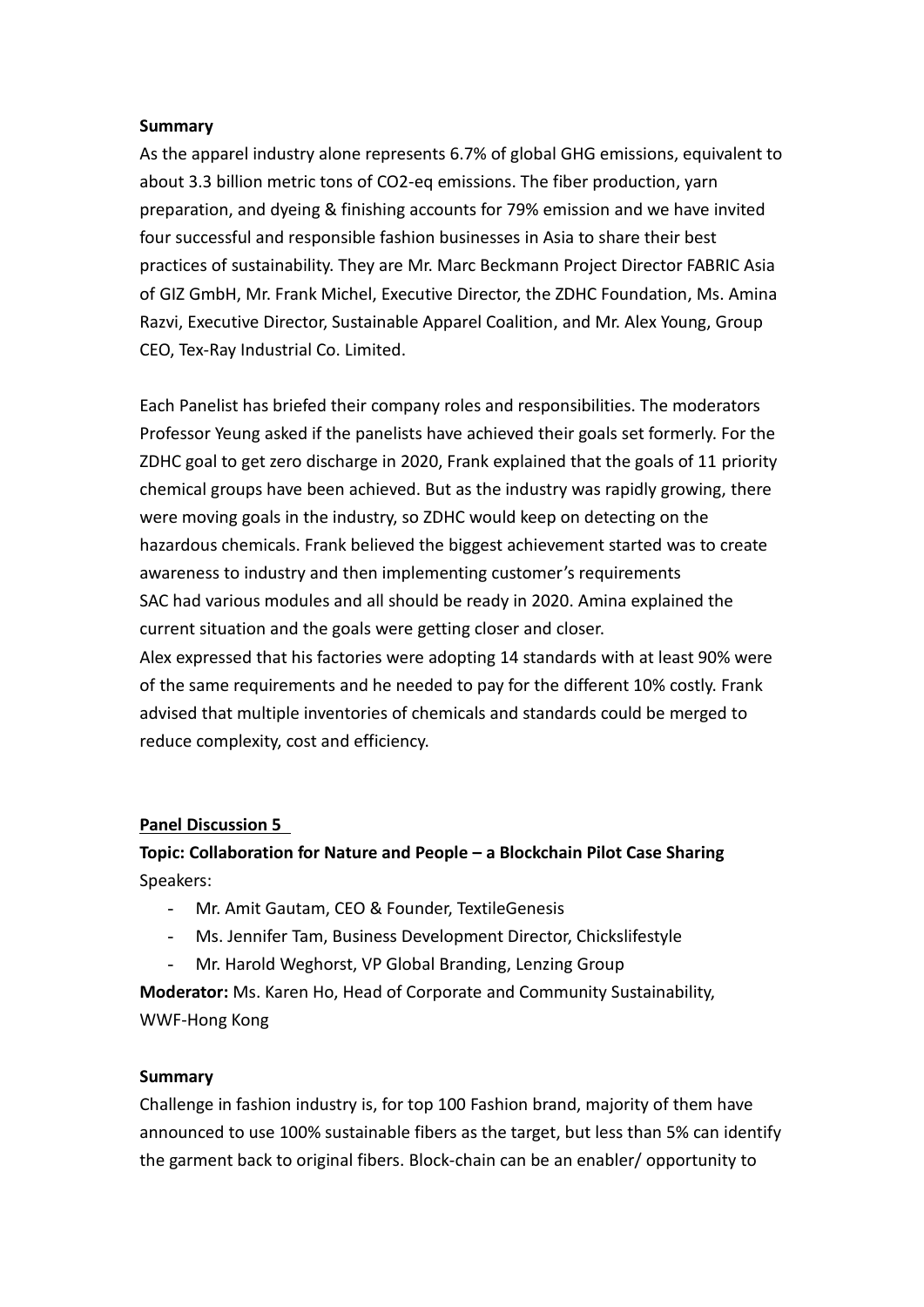improve transparency and traceability.

Karen has run a panel discussion on block-chain as enabler in financing in last year Fashion Summit and this year was a 2<sup>nd</sup> step from concept note stage to approve of concept with the involvement of the brand Chicks and their suppliers, Textile genesis as the provider of the platform, and Lenzing the fiber supplier (originators of the fiber coins) in the pilot test.

At the outset, Ms. Karen Ho presented the results of a consumer survey by WWF and Chicks lifestyle this year about the consumer's attitudes towards the sustainability and transparency of the supply chain, which mainly investigated Hong Kong's consumers. The key findings of the survey are:

- Older respondents and those of higher income, has habit to read information on swing tag and those consider themselves eco-friendly prefer more information - Female respondents are less likely to feel the provided information not enough

Amit has explained the block-chain technology and presented the pilot result of the consumer transparency app to verify fiber composition and supply chain transparency in retail store with demonstration.

Chicks shared the values and benefits of using the block-chain to their suppliers and get the suppliers on-board for this pilot in 2 weeks.

Lenzing mentioned the benefits of the value chain using the block-chain technology which include:

- (1) Enable transparency and create more consumer loyalty
- (2) Protect brand premium by washing out the fake products
- (3) Allow Lenzing to reach higher degree of cost efficiency.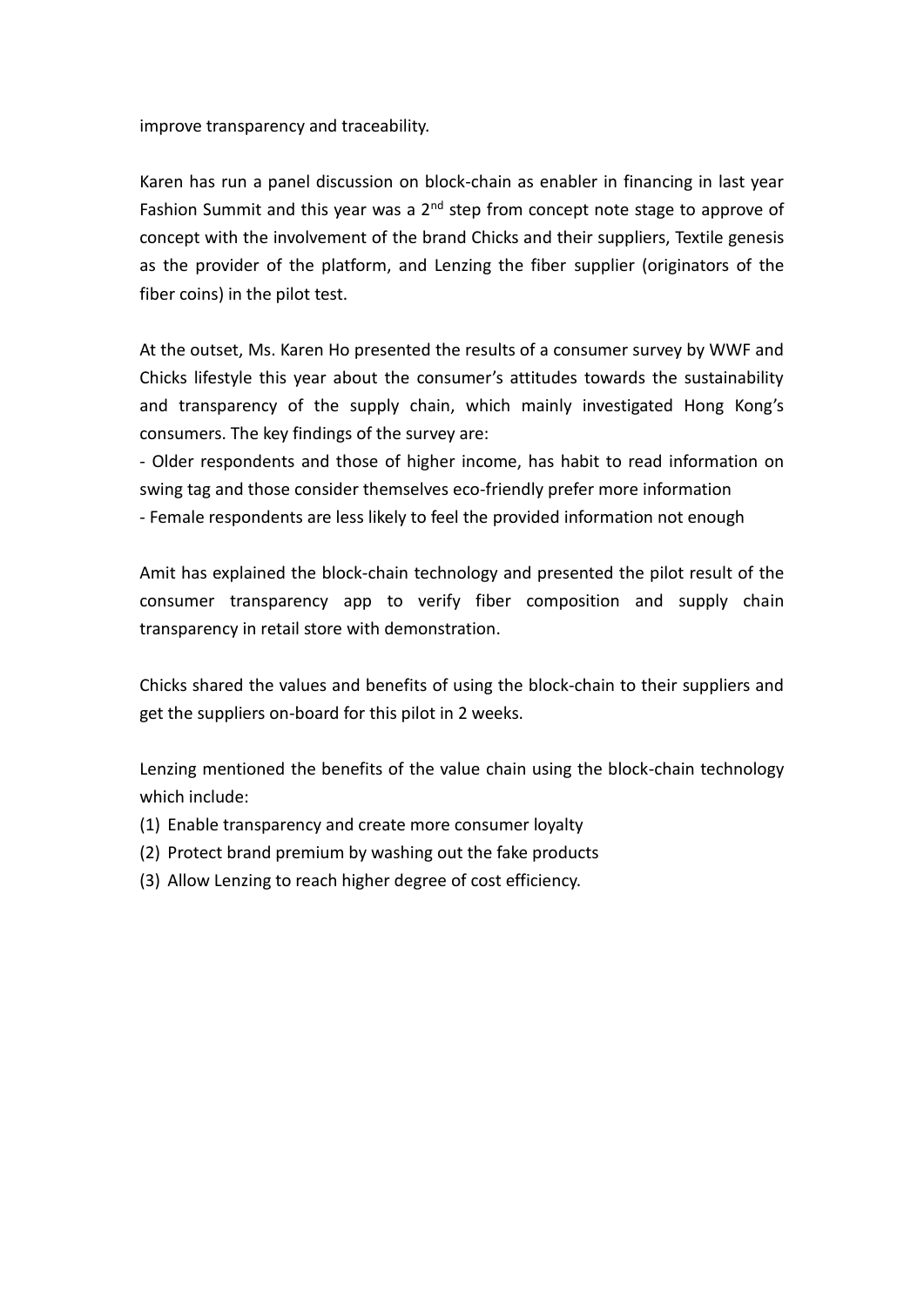## **Day 2 (6 SEP) Panel Discussion Sessions**

## **Panel Discussion 6**

# **Topic: The Positioning of Asia Pacific in Fashion Sustainability**

## **Speakers:**

- Hon. Felix Chung Kwok-pan, Member of HKSAR Legislative Council (Textiles & Garment)
- Ms. Catherine Cole, CEO, MOTIF, ALVANON
- Mr. Stanley Szeto, Chairman, Textile Council of Hong Kong
- Mr. George Yeung, Director of Operations, Jeanswest Corporation

## **Moderator:**

Dr. Alison Gwilt, Associate Professor in Design, University of New South Wales

## **Summary**

The moderator DR. Alison Gwilt has recapped the Fashion Summit (HK) 2019 Roundtables campaign in Melbourne, Australia on July 22, 2019. Felix explained the reasons why destined to Australia:

- ⚫ HK is manufacturing based and sustainability should start will Raw Material while Australia is strong in Wool & Cotton fiber supply in Asia Pacific
- ⚫ BODW worked with Victoria & government last year and Victoria is the Fashion capital of Australia.
- ⚫ Also Academies in Victoria like RMIT is specialized in design while Deakin is R&D based in Raw material.

The team believed the collaboration with Australia Raw material suppliers and designers could upgrade HK fashioners.

The team member Stanley also believed that HK Industry was a global one, and we should partner with brands instead of countries.

The team had the views that Sustainability was the cost of doing business, it was not a matter of choice, and if you did not do it, you were out of the games. They have discussed that Compliance was raised by consumer years ago among forefront US brands. Sustainability was dominated by the US & EU brands, it was not seen in Asia Pacific brands currently but believed the demand would come shortly.

Although HK companies have no more manufacturing, HK is still contributing 1/3 of global fashion supply.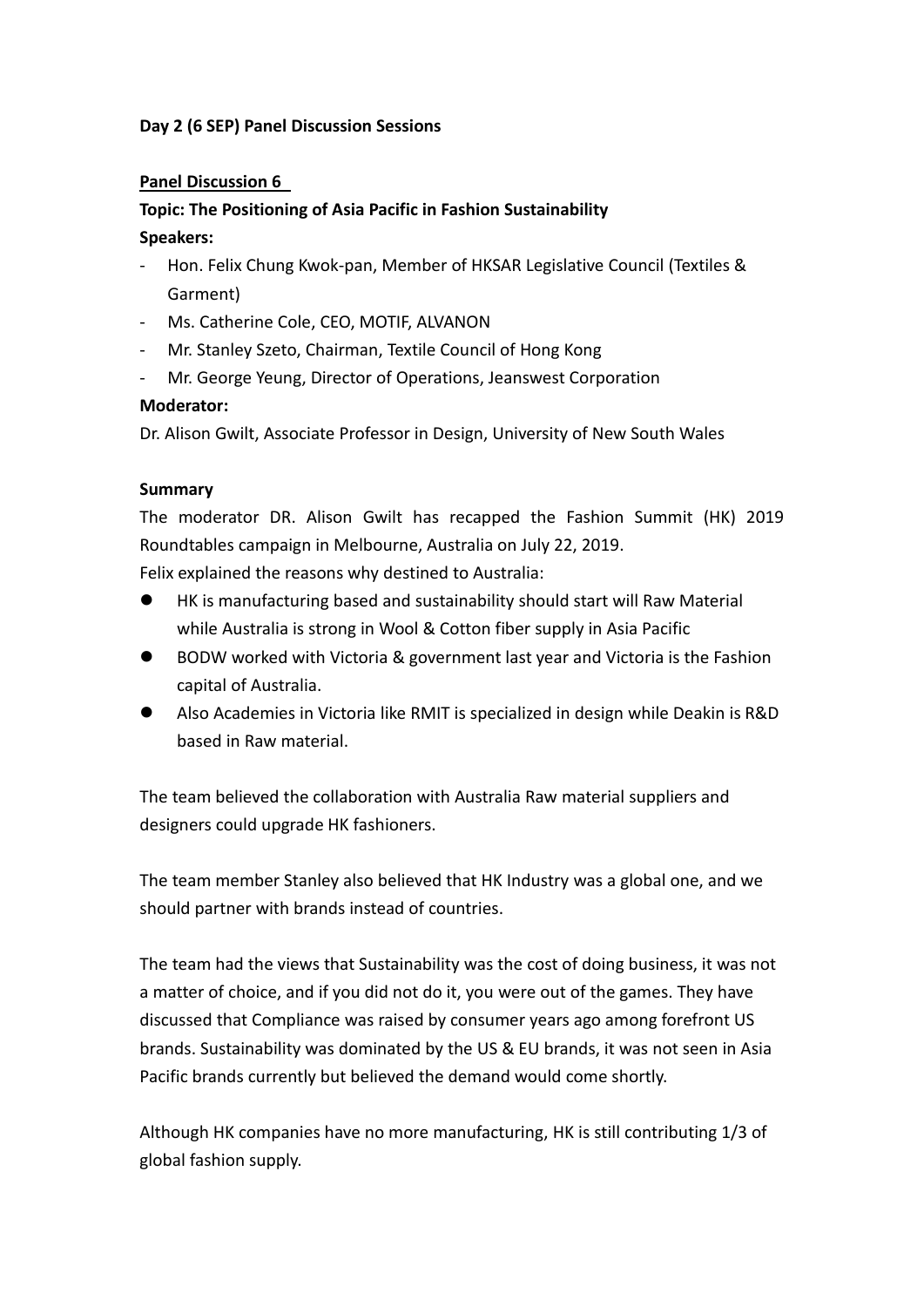In Australia, NGO like Ethical Clothing Australia publishes Sustainable fashion Sourcing guide for the shoppers and tourists while this concept can also be applied in HK. George quoted similar example of Laws D2 place with theme & topics in sustainability.

The team believed that HK government has already done a lot in Sustainability education e.g. vocational training. Some member expressed that government should educate the general public so that people would change behavior and drive up the brand. Also HKRITA should have funding to explore cheaper way to get sustainability faster.

Felix agreed that Technology could help and HK government support could do more, however the sustainability proposal had to go through three different Bureaus even the funding were ready, so the HK government needed to sort out the issue internally.

The team agreed that HK had the strengths to be the sustainability fashion hub while other Asian countries had difficulties in Language and not advance in Sustainability context

Members also said that HK strategically should collaborated with any countries to enhance mutual learning

### **Panel Discussion 7**

### **Topic: Techstyle for Sustainability**

- Mr. Mattias Jonsson, CEO of Re:Newcell
- Ms. Brooke McEver, Product Lead at Unspun
- Mr. Cédric Vanhoeck, Founder Regeneration bvba, resortecs
- Dr. Gloria Yao, Director, Project Development, The Hong Kong Research Institute of Textiles and Apparel

### **Moderator:**

Mr. Alexander Chan, Co-Director of The Mills Fabrica

### **Summary**

When talking about Innovation, people usually dwell on positive thinking, but "new" is a challenge, pathfinder must solve the challenges for achieving their innovation. In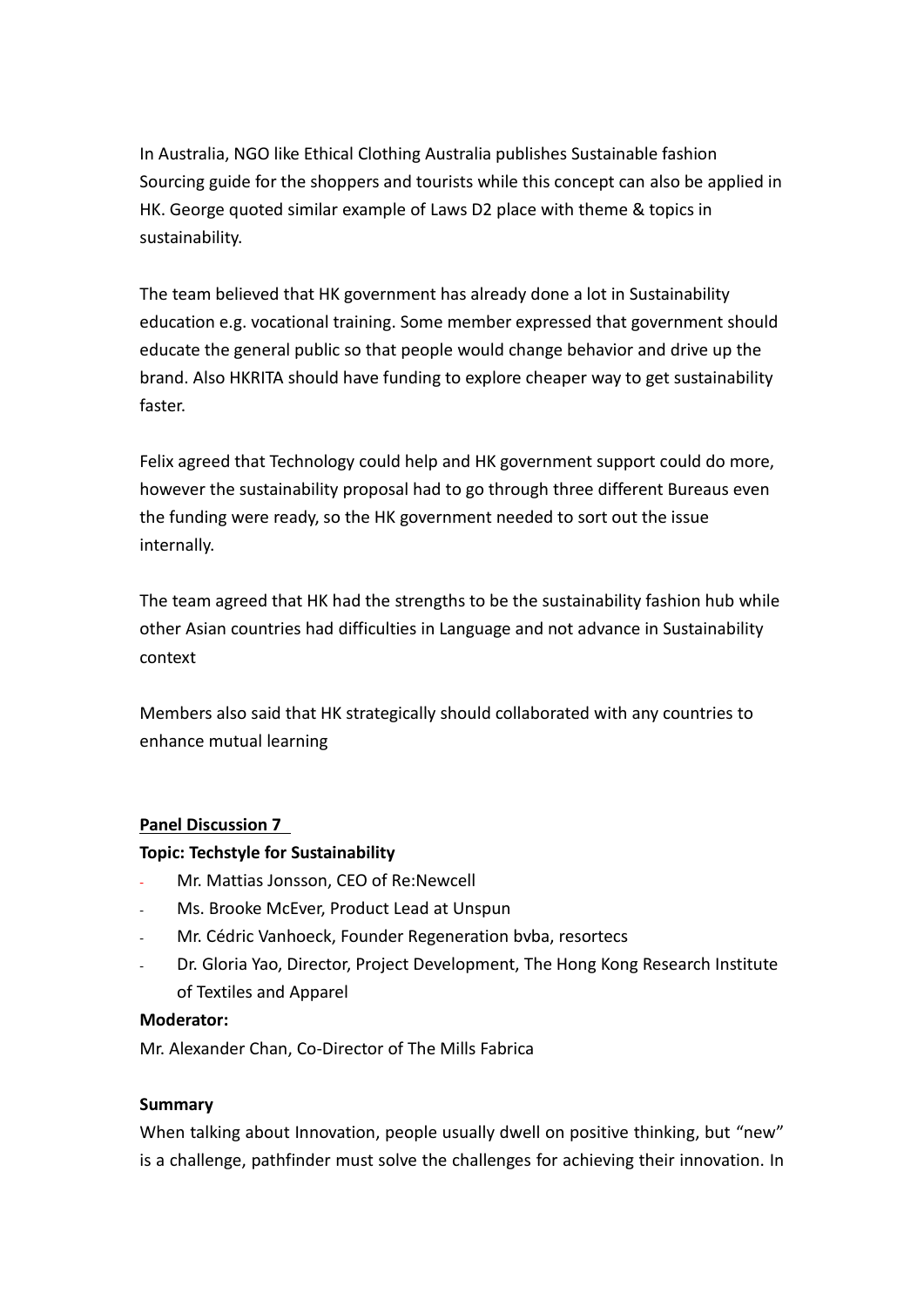the first session of panel discussion 7 "Techstyle for Sustainability", four speakers moderated by Mr. Alexander Chan have accordingly introduced their innovation technologies across the world.

Beginning from recycling technology, Mr. Mattias Jonsson CEO of **Re:newcell** focus on cotton and other natural fibers, provided a textile reprocessing technique that decomposed the used fabrics into a new, biodegradable raw material, pure Circulose pulp. That created a sustainable loop between supply and demand for raw materials.

Ms. Brooke McEver, Product Lead at Unspun declared that as the future manufacturer, "**Unspun"** was a company trying to create a zero waste supply chain. By using 3D scanning technology to customize pants and reduce inventory, and 3D weaving technology to determine the resource waste from pattern cutting, samples fitting, and old business models.

The first two speakers are more on recycling while the third speaker Cedric's focus is in separation. For easier repair and recycling, the founder of **Resortecs**, Mr. Cedric Vanhoeck demonstrated the principle of their heat dissolvable stitching thread, which could bring new life to recycled fashion stitch by stitch. The trims & components could be easily separated from the garment when the stitching thread dissolved.

**HKRITA** yearly involved over 19 million Hong Kong dollars to develop around 20 fashion technological projects for a better society, industry advantage, and sustainability. Their Project Development Director Dr. Gloria Yao has highlighted a few key projects in the panel, including an impact assessment tool, waterless NASM Dyeing System, post-consumer apparel recycling.

During the discussion session, speakers had shared their challenges, opportunities, and solutions to implement technology into beneficial fashion sustainability with the audience.

### **Panel Discussion 8**

**Topic: Getting Sustainable Fashion to Market**

### **Speakers:**

Mr. Lorenzo Albrighi, CEO & Co-Founder of Lablaco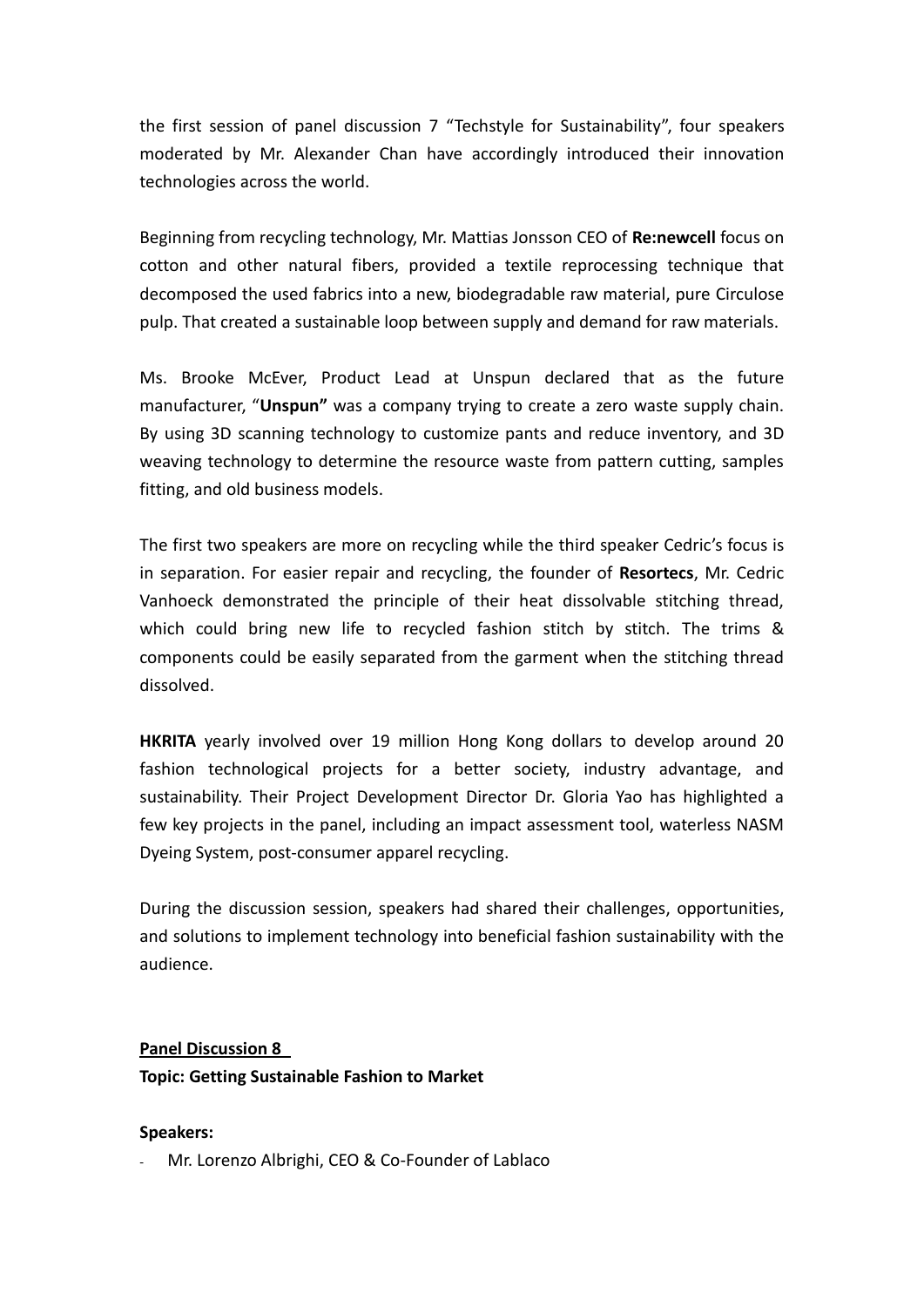- Dr. Christina Dean, Founder/Chair of Redress and Founder/CEO of The R Collective
- Ms. Michelle Lee, Marketing Director of The R Collective and E-Commerce Consultant
- Ms. Dorothy Pun, Founder of 22 Factor & Vice President of Cobalt Fashion **Moderator:**

Ms. Divia Harilela, Fashion Editor/ Consultant

### **Summary**

Dr. Christina Dean quoted that Sustainable fashion accounted for 1-3% of fashion market and it was difficult to define about sustainable fashion. Also 97% profits of fashion retailing were picked up by the top 20 companies. Starting the discussion with the trend of sustainable fashion retail nowadays, consumers were more and more concern about every step of environmental impacts that fashion made. The rising interest of sustainable fashion brands from consumers might change the constitution of the fashion market of its specific gravity. Especially retails could be covered with social media and online shopping. Dr. Christina Dean also shared about the challenge and opportunity for bringing a sustainable brand into the market. Speakers pointed out some difficulties in the online fashion retailing and how technology played the role. It is really important telling a branding story to the right target consumer.

## **Panel Discussion 9**

## **Topic: Interdisciplinary Collaboration in Sustainable Fashion Education**

- Prof. Jane Gottelier, Master of Fashion and Knitwear Design, DeTao Masters Academy
- Ms. Cristina Kountiou, Professor of Fashion Marketing and Management, SCAD HK
- Prof. Robert Meeder, CEO of Academy of Design (AOD) Sri Lanka
- Ms. Basia Szkutnicka, Professor of Practice (Fashion Design), The Hong Kong Polytechnic University

### **Moderator:**

Dr. Christina Dean, Founder & Chair of Redress, Founder & CEO of The R Collective

### **Summary**

It was raised that sustainability education was still not enough, and currently not much top down sustainability education curriculum. The educators responded that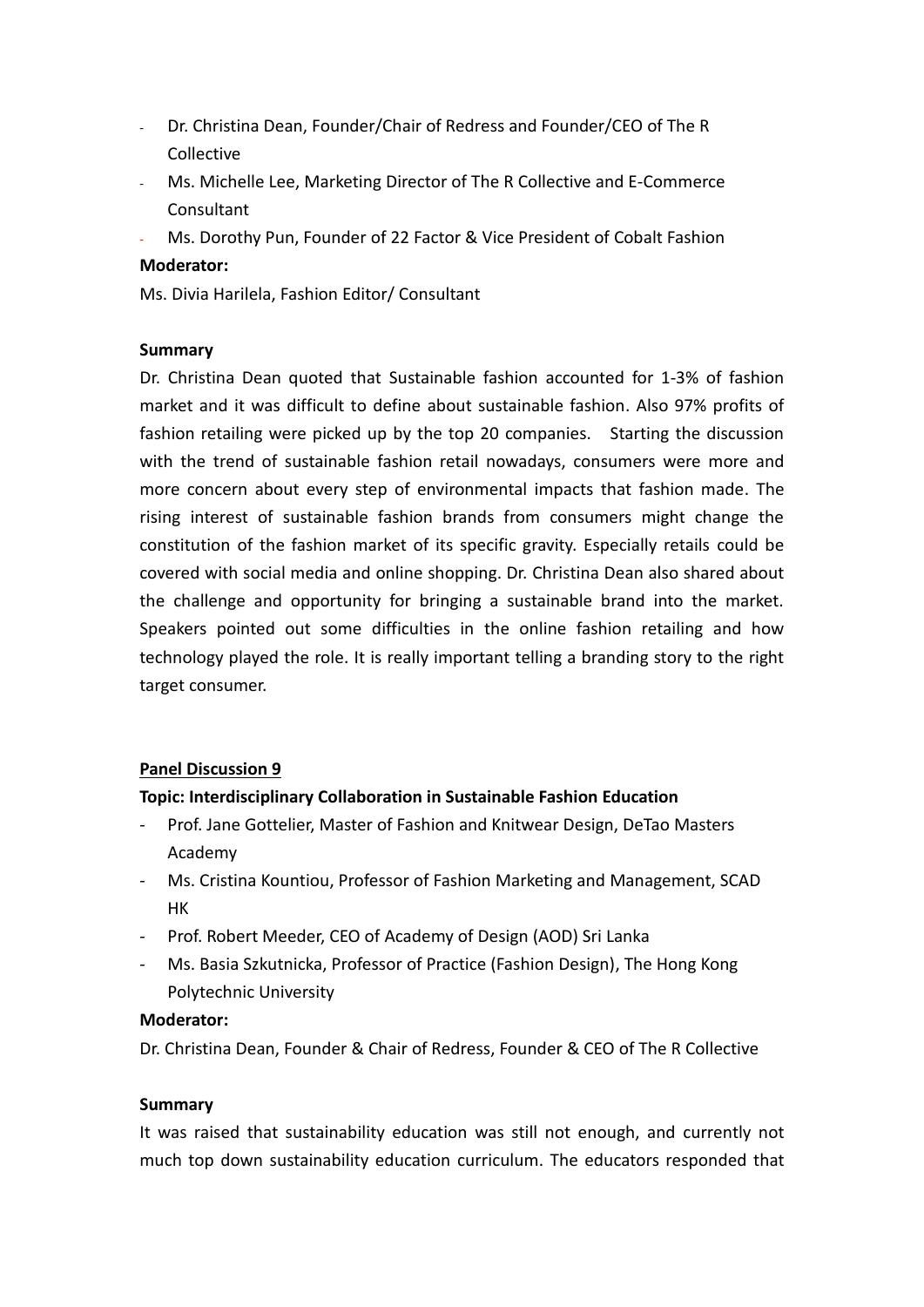collaboration with the Industry to move Sustainability was a faster way than getting support and approval from the government and academies. All speakers had consensus that Sustainability should be the core subject in the programs and some speakers mentioned that it was already integrated into the curriculum instead of waiting to be approved by the academic committees. Speakers also raised that Funding was important and it was needed to have collaboration of Science and Design to push sustainability.

There was general consensus that fashion education in Asia should bring sustainability throughout all the programs in its academy and interdisciplinary levels, not just in the courses of fashion design, fashion marketing and management, and luxury fashion management, but to all aspects in schools. There required devoting efforts to connect student, NGO, and industries to figure out how fashion become more sustainable in the future; and how to spread out this significant message to the youth and even to the general publics.

### **Panel Discussion 10**

**Topic: Small Steps, Big Impact, Act Together!**

- **Sustainable Vision for Hong Kong Retail Industry**  Mr. Arnault Castel, Owner & Founder of Kapok Ltd.
- **Rentable Runway – Solution to longer product like span** Ms. Ellen Ng, Owner & Founder of Pret-a-Dress
- **Every little step to build a sustainable collection** Ms. Dawn Lee, Founder & Owner of Ruri's World
- **Take your sick clothes to the doctors** Ms. Kay Wong, Owner & Founder of Fashion Clinic Ms. Toby Crispy, Owner & Founder of Fashion Clinic
- **Waste or Treasure** Ms. Sissi Chao, Founder of Remakehub
- **Ab Fab Sustainable!**